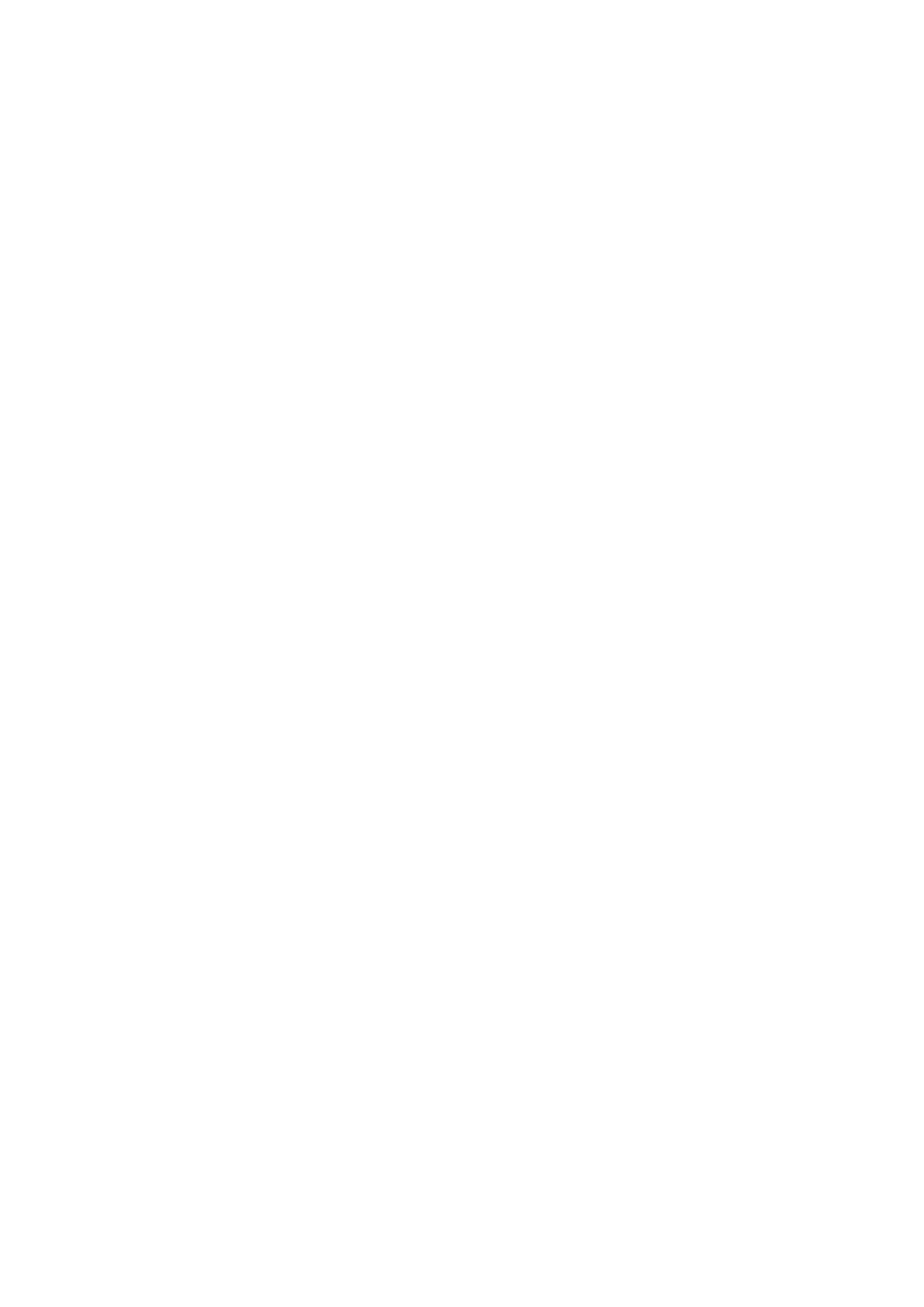# **Contents**

| Legal and administrative information |   |
|--------------------------------------|---|
| Trustees' annual report              | 3 |
| Independent examiner's report        | 6 |
| Statement of financial activities    |   |
| Balance sheet                        | 8 |
| Notes to the financial statements    | 9 |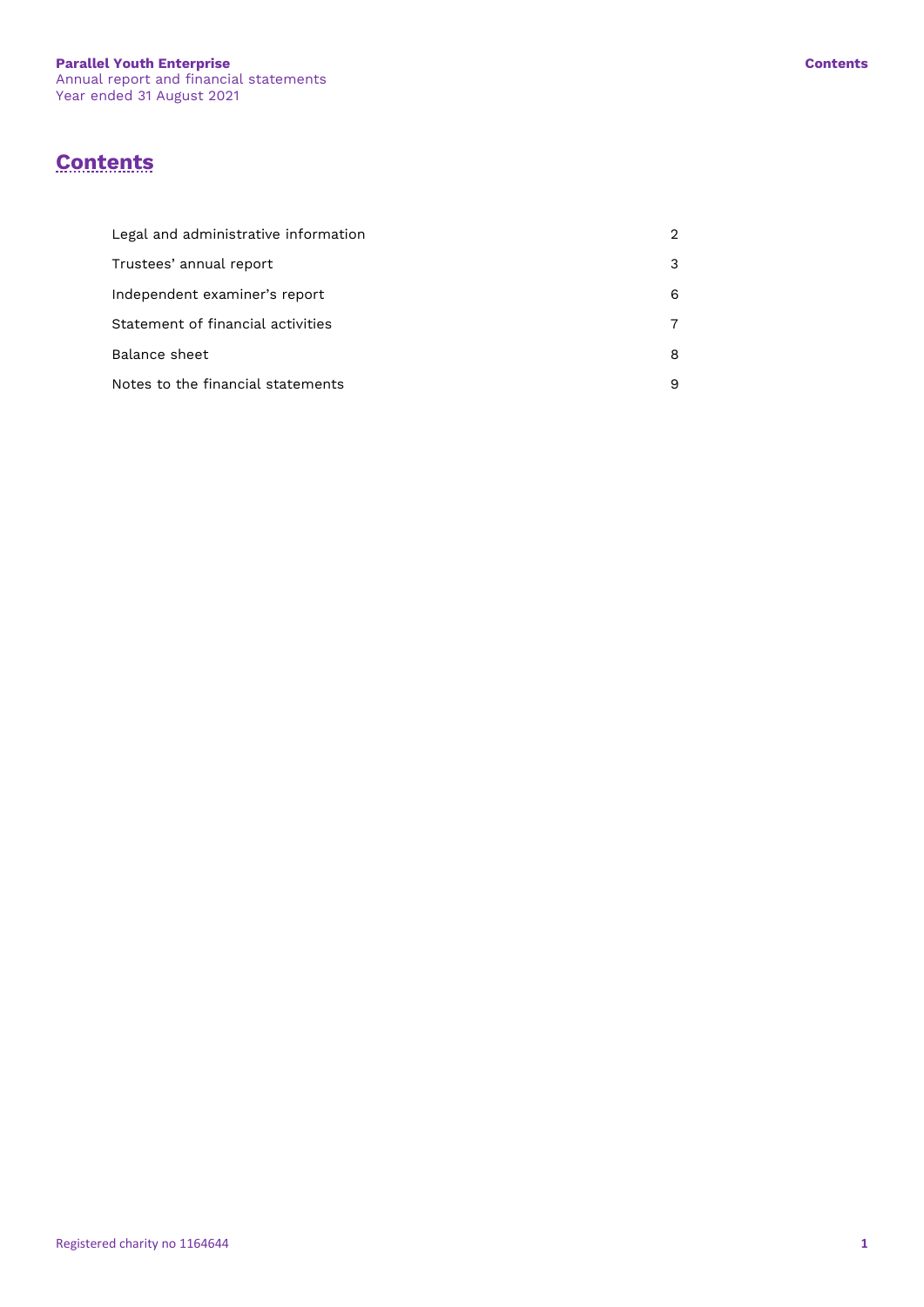# **Legal and Administrative Information**

| <b>Charity name</b>            | Parallel Youth Enterprise                                                                                                  |                                       |
|--------------------------------|----------------------------------------------------------------------------------------------------------------------------|---------------------------------------|
| <b>Charity registration no</b> | 1164644 (England and Wales)                                                                                                |                                       |
| <b>Registered address</b>      | Kingswood<br>Kings Chase<br>Crowborough<br>East Sussex, TN6 1RQ                                                            |                                       |
| <b>Correspondence address</b>  | c/o Safer Schools Office<br>Gipsy Hill Police Station<br>66 Central Hill<br>London, SE19 1DT                               |                                       |
| <b>Trustees</b>                | Pastor Lorraine Jones<br>Graham Norman<br>Rachel Bright<br>Callum Dann<br>Karen Stokes<br>Simon Thompson<br>Richard Wilson | Chairperson<br>Treasurer<br>Secretary |
| <b>Administrator</b>           | John Street                                                                                                                |                                       |
| <b>Independent examiner</b>    | Andy Nash Accounting & Consultancy Ltd<br>Units 24 & 25<br>Goodsheds Container Village<br>Hood Road<br>Barry, CF62 5QU     |                                       |
| <b>Principal bankers</b>       | Lloyds Bank plc<br>137 North End<br>Croydon<br>Surrey, CRO 1TN                                                             |                                       |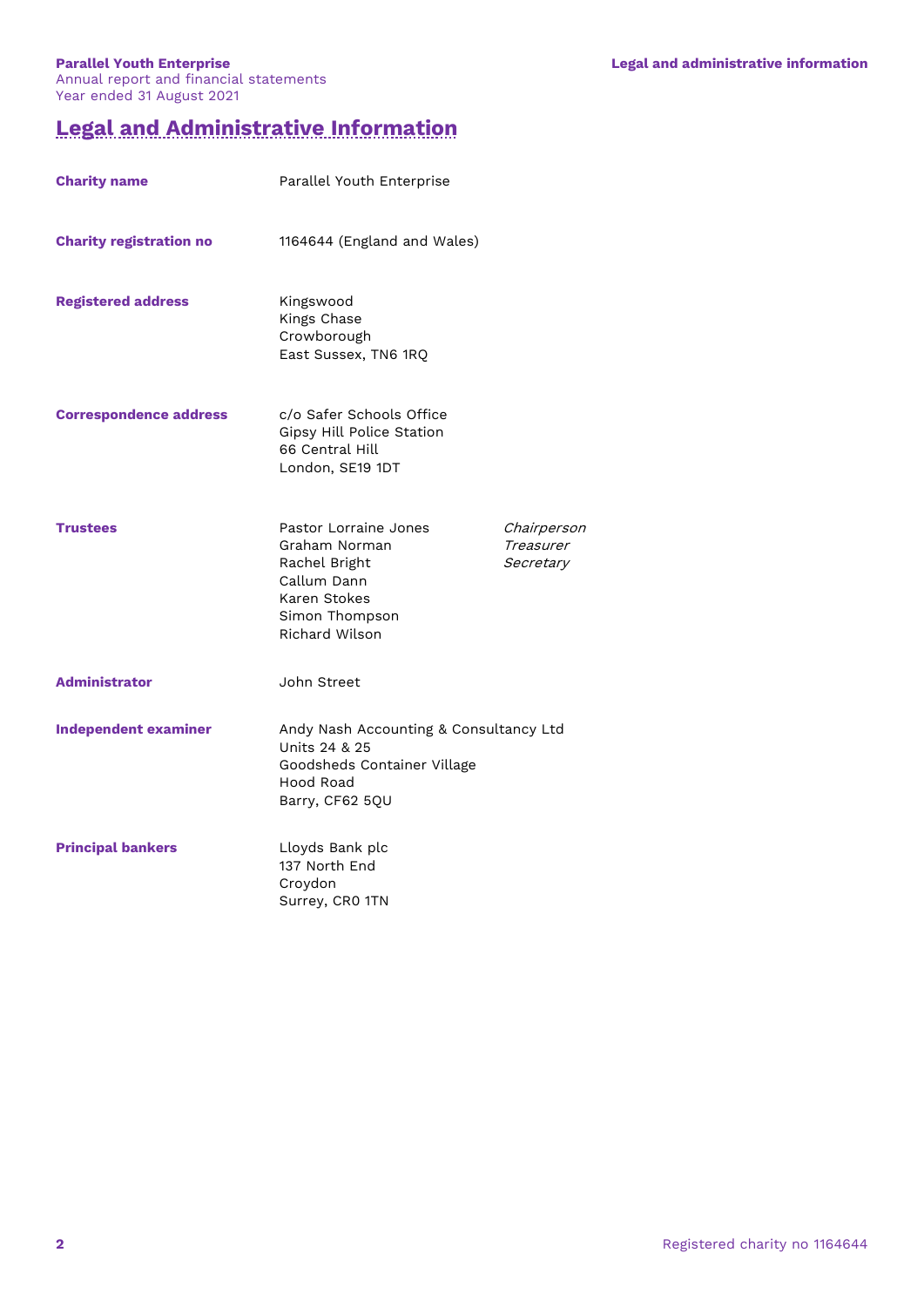#### **Parallel Youth Enterprise Trustees' annual report** Annual report and financial statements Year ended 31 August 2021

# **Trustees' Annual Report**

The Trustees present their report with the financial statements for Parallel Youth Enterprise (PYE) for the year ended 31 August 2021.

# **Aims and Objectives**

The objects of Parallel Youth Enterprise are the following:

- To help increase the development, wellbeing and education of inner-city young people through the provision of recreational, sporting and educational activities during the summer and throughout the year primarily within the London Borough of Lambeth, but also in other places where the CIO's objects can be achieved. Also, to give young people the chance to stay safe, healthy and fit, get involved in decision making, increase self-worth and selfassurance and improve social and cultural understanding;
- To endorse good citizenship by diverting young people from the possibility of their committing anti-social behaviour and crime or perhaps being the victims. To enable police officers who work in the area and the young people who live there to meet in a non-confrontational atmosphere; and in turn improve understanding both within and beyond the projects; and,
- To work in partnership with the local police, Parallel Learning Trust, local authorities and other like-minded agencies to provide stimulating activities which encourage young people to use their leisure time positively and develop new skills and understanding which may help their future development.

#### **Delivering Public Benefit**

Parallel Youth Enterprise's objectives and activities fully reflect the purposes that the Charity was set up to further. Throughout the process of determining these activities, the Trustees confirm that they have complied with the duty in section 4 of the Charities Act 2006 to have due regard to the public benefit guidance published by the Charity Commission in determining the activities undertaken by the Charity.

# **Achievements and Performance**

At present there are 3 projects that come under the umbrella of Parallel Youth Enterprise. They are:

- Lambeth Summer Camps
- Lambeth Boxing Awards, a non-contact boxing club
- Wandsworth Summer Camp

The Parallel Youth Enterprise (PYE) is proud of the successful partnership it has with the Metropolitan Police and other agencies.

The coronavirus pandemic continued to challenge the resources of the summer camps. By working together, the Met Police and the PYE delivered two summer youth crime diversion projects for young people who had experienced lock down for such a long time.

2021 saw a positive need to help give young people the chance to get the exercise they have missed, to release bottled up restraints and to meet up with friends or make new ones.

A visit to the Lambeth Summer Camp by The Police Commissioner, Cressida Dick, emphasized the importance that the Met place on youth crime diversion provision. She spent time talking with young people and answering many questions.

We continued to ensure distancing, sanitising, and safeguarding, the venue was thoroughly cleaned every evening and there were no reports of young people contracting the virus while at the project.

The Lambeth and Wandsworth Summer Camps tackled the issues of crime and deprivation by providing a programme of recreational and educational activities in a safe environment at two Project sites for hundreds of inner city 9 to 16-year-old young people during the long summer school holidays.

2021 saw a significant increase of referrals from social services and schools of those who required additional SEN support.

#### **Lambeth**

130 young people aged 9 to 16 attended the project at St Martin in the Fields School in Tulse Hill, an area which needed the project because it experiences gang and knife crime. New on and off-site activities were added and enjoyed by so many.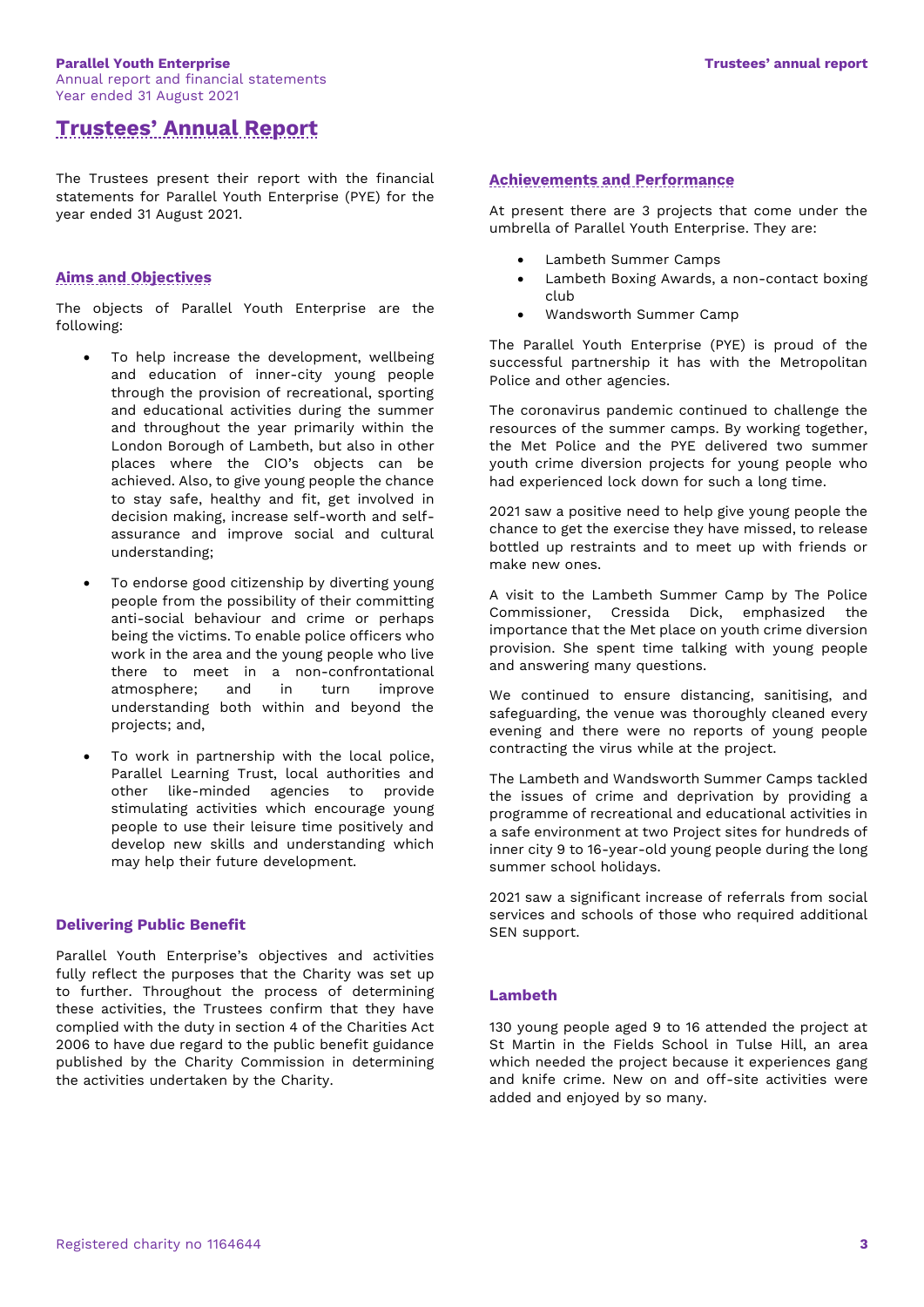### **Wandsworth**

This was the 4th Wandsworth Summer Camp, attended by 99 young people and took place at St Cecilia's School in the heart of Wandsworth. The activities mirrored those in Lambeth.

## **Activities**

With most activity providers opening up there were 96 trips out which visited activity centres, ice skating, canoeing, trampolining, ten pin bowling, Tower Bridge, The Shard, minigolf, Herne Hill Velodrome, London Zoo. The weather was kind to us.

On site there were 318 sessions of assorted workshops and sport.

The Lambeth Boxing Awards continued to run on Wednesday and Saturdays for boys and girls mainly from the Angel Town Estate in Brixton. The project diverts young people from the possibility of their committing nuisance, anti-social behaviour and crime or perhaps being the victims.

# **Plans for Future Periods**

It is the Trust's intention to continue using the same format and planning / fundraising strategy as the present three projects that come under the umbrella of the Parallel Youth Enterprise. They are:

The Lambeth and Wandsworth Summer Camps for those aged 9 to 16 year old take place for 4 weeks during July and August at 2 or 3 project sites each year in areas where there is a need for such projects;

Lambeth Boxing Awards (LBA) is a community led noncontact boxing project which is overtly supported by the police. It is situated within yards of Angell Town Estate because it is Lambeth's home of gang related crime.

## **Financial Review**

Against the backdrop of ever limited resources of funding, it continues to be a challenge to ensure we have sufficient funds and adequate reserves to deliver and develop the Lambeth and Wandsworth Summer Camps in the way we wish.

Nevertheless, the Charity, with the aid of sound financial management and the support of both its Board and Administrator, has a sound financial base, which is constantly reviewed.

During the current financial year, the Charity achieved a surplus of £45,892 (2020: deficit of £58,766), increasing total reserves at year end to £66,431 (2020: £20,539).

Of the reserves held at year end, £48,135 (2020: £20,483) related to unrestricted funds and £18,296 (2020: £56) related to restricted funds.

### **Principal Funding Sources**

The Charity's funding arises from voluntary donations, grants by individuals and charitable organisations and a nominal enrolment fee for the Summer Camps which is used for the year-round administration costs. A full list of principal donors can be found in the published Annual Review for 2020 and 2021 which are available from the Administrator.

#### **Reserves Policy**

The current level of funding, and projected pledged income is considered by the Trustees to be adequate to support the continuation of the PYE projects over the coming year and the financial position of the Charity is satisfactory. Reserves will inevitably diminish with budgeted expenditure on the forthcoming activities and this will necessitate the planned future fundraising activities.

#### **Structure, Governance and Management**

#### **Governing Document**

Parallel Youth Enterprise is a Charitable Incorporated Organisation (CIO) registered with the Charity Commission (England & Wales). The Charity registration number is 1164644.

It is governed under its Constitution which was adopted on 9 December 2015.

# **Recruitment and Appointment of Trustees**

New Trustees are appointed to the Board by the existing Trustees in accordance with the Constitution. The current Trustees would be pleased to hear from anyone who thought that they could make a contribution to the future running and welfare of the Charity.

There is a minimum of three Trustees required always. with no maximum number of Trustees.

Under the requirements of the Constitution, a third of the members of the Board of Trustees are required to retire at the annual general meeting.

The Constitution defines members as subscribers to the Constitution and other such persons as the Board shall admit to membership. The members of the CIO have no liability to contribute to its assets and no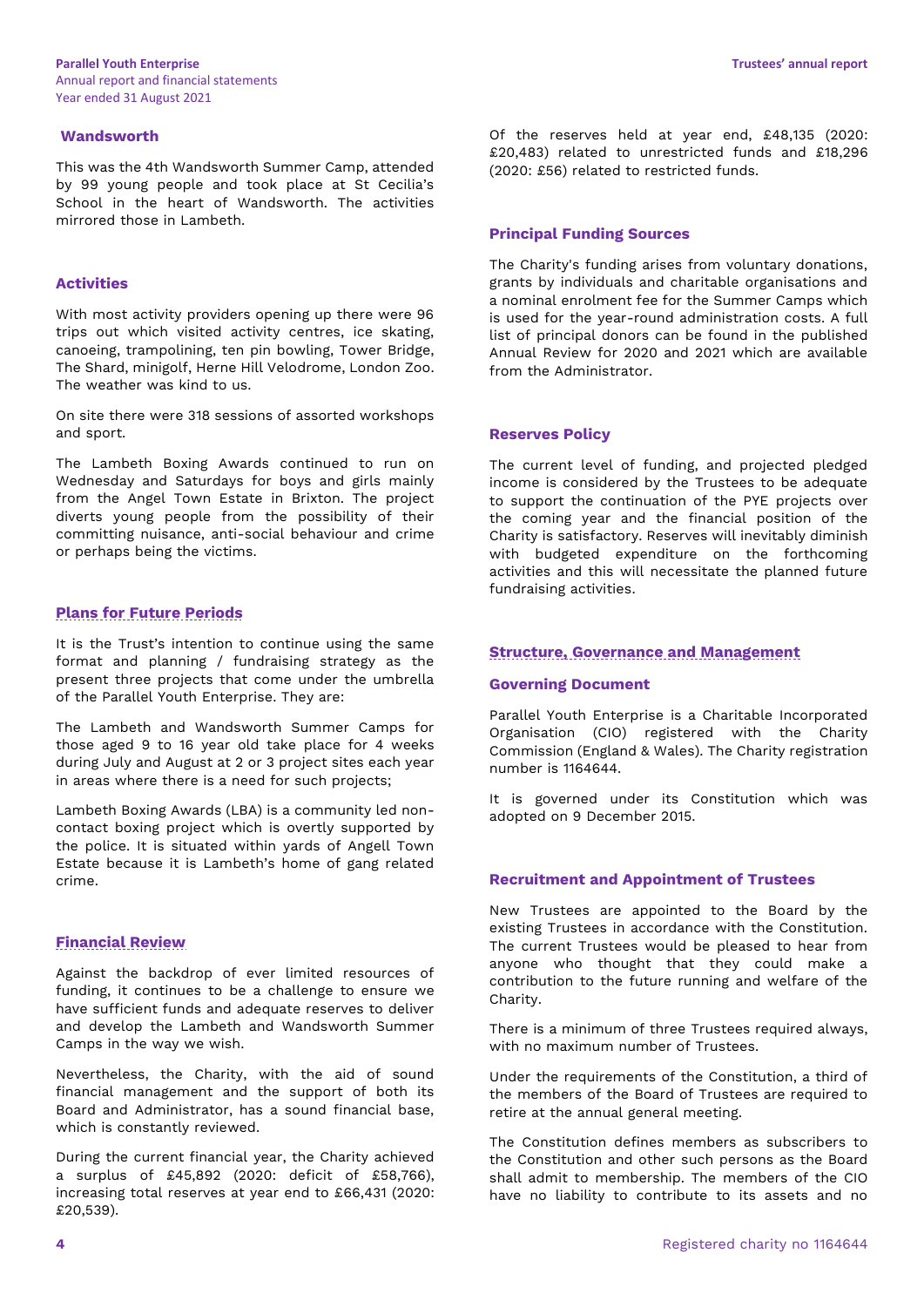#### **Parallel Youth Enterprise Trustees' annual report**

personal responsibility for settling its debts and liabilities.

#### **Trustee Induction and Training**

Any new Trustee appointed would have an induction and training programme tailored according to need.

## **Related Parties**

There are no related party transactions for the period.

#### **Organisational Structure**

During the past year Trustees have met regularly and remain responsible for the strategic direction and policy of the Charity. At present, the Board members are from a variety of professional backgrounds relevant to the work of the Charity.

The Board of Trustees engage the services of an Administrator who attends all Board meetings but has no voting rights. He has the responsibility for the yearround PYE administration, fundraising, planning, website maintenance and supporting the project teams. A scheme of delegation is in place for day to day responsibility both during the projects' summer programme and during the year.

### **Statement of Board of Trustees' Responsibilities**

The Trustees are responsible for preparing the Trustees' Annual Report and the financial statements in accordance with applicable law and regulations. Charity law requires the Trustees to prepare financial statements for each financial year. Under that law they are required to prepare the financial statements in accordance with UK Accounting Standards and applicable law (UK Generally Accepted Accounting Practice), including FRS 102 The Financial Reporting Standard applicable in the UK and Republic of Ireland.

Under charity law the Trustees must not approve the financial statements unless they are satisfied that they give a true and fair view of the state of affairs of the Charity and of the excess of income over expenditure for that period. In preparing these financial statements, the Trustees are required to:

- select suitable accounting policies and then apply them consistently;
- make judgements and estimates that are reasonable and prudent;
- state whether applicable UK Accounting Standards have been followed, subject to any material departures disclosed and explained in the financial statements; and,
- prepare the financial statements on the going concern basis unless it is inappropriate to presume that the Charity will continue its activities.

The Trustees are responsible for keeping adequate accounting records that are sufficient to show and explain the Charity's transactions and disclose with reasonable accuracy at any time the financial position of the Charity and enable them to ensure that the financial statements comply with the Charities Act 2011. They have general responsibility for taking such steps as are reasonably open to them to safeguard the assets of the Charity and to prevent and detect fraud and other irregularities.

The Trustees are responsible for the maintenance and integrity of the financial and other relevant information included on the Charity's website. Legislation in the UK governing the preparation and dissemination of financial statements may differ from legislation in other jurisdictions. In addition, the Trustees confirm that they are happy that content of the annual review in pages 3 to 5 of this document meet the requirements of the Trustees' Annual Report under charity law.

They also confirm that the financial statements have been prepared in accordance with the accounting policies set out in the notes to the accounts and comply with the Charity's governing document, the Charities Act 2011 and Accounting and Reporting by Charities: Statement of Recommended Practice applicable to charities preparing their accounts in accordance with FRS 102, The Financial Reporting Standard applicable in the UK and Republic of Ireland published on 16 July 2014.

This report was approved and authorised for issue by the Board of Trustees on 19 November 2021 and signed on its behalf by:

JOON

Pastor Lorraine Jones

#### **Chair of the Board of Trustees**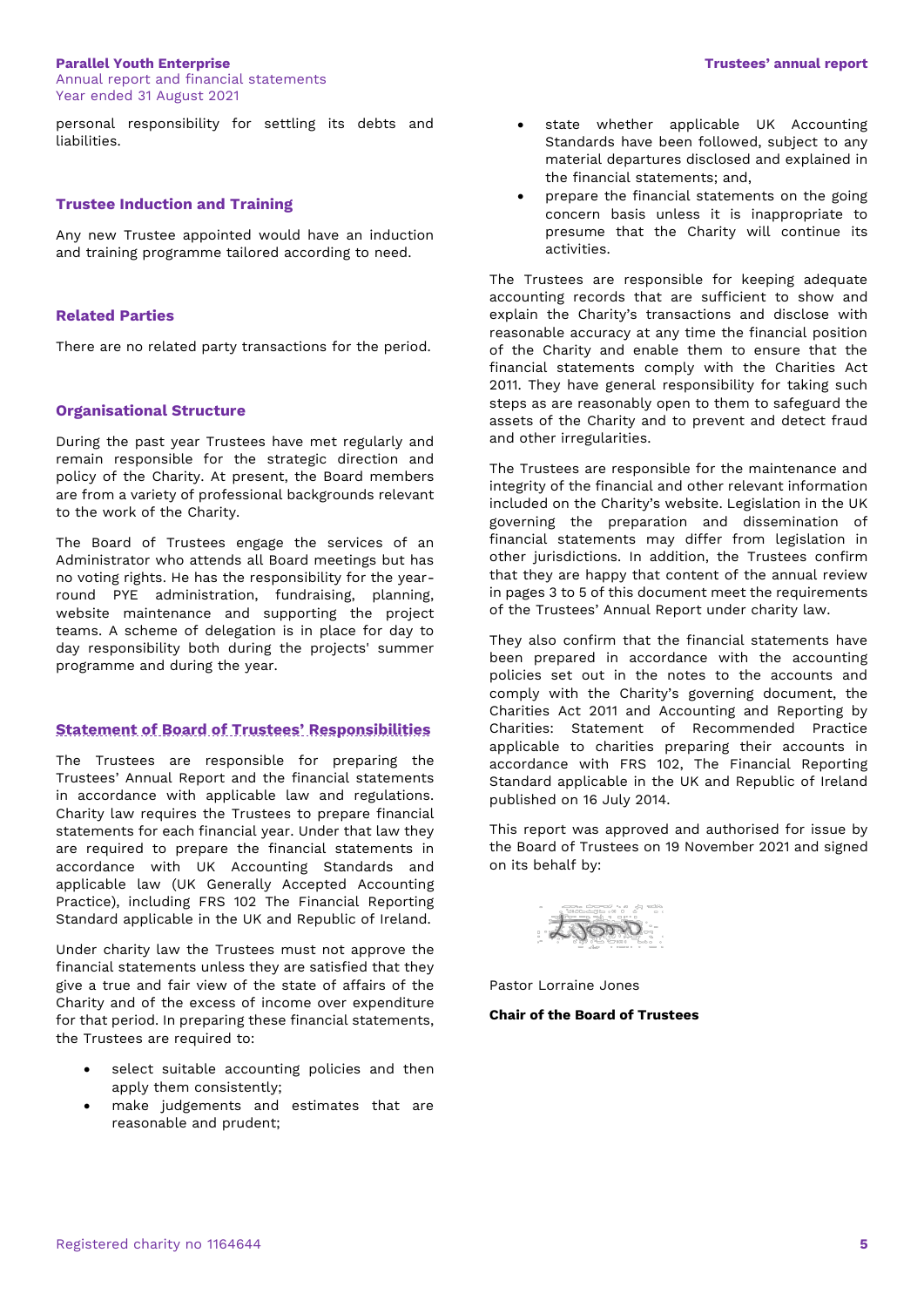# **Independent Examiner's Report to the Trustees of Parallel Youth Enterprise ('the CIO')**

I report on the financial statements of the CIO for the year ended 31 August 2021, which are set out on pages 7 to 16.

# **Respective responsibilities of trustees and examiner**

The CIO's Trustees are responsible for the preparation of the accounts. The CIO's Trustees consider that an audit is not required for this year under section 144 of the Charities Act 2011 (the Charities Act) and that an independent examination is needed.

It is my responsibility to:

- examine the accounts under section 145 of the Charities Act;
- to follow the procedures laid down in the general directions given by the Charity Commission (under section 145(5)(b) of the Charities Act; and,
- to state whether particular matters have come to my attention.

This report, including my statement, has been prepared for and only for the CIO's Trustees as a body. My work has been undertaken so that I might state to the CIO's Trustees those matters I am required to state to them in an independent examiner's report and for no other purpose. To the fullest extent permitted by law, I do not accept or assume responsibility to anyone other than the CIO and the CIO's Trustees as a body for my examination work, for this report, or for the statements I have made.

# **Basis of independent examiner's statement**

My examination was carried out in accordance with general directions given by the Charity Commission. An examination includes a review of the accounting records kept by the CIO and a comparison of the accounts presented with those records. It also includes consideration of any unusual items or disclosures in the accounts and seeking explanations from the Trustees concerning any such matters.

The procedures undertaken do not provide all the evidence that would be required in an audit, and consequently no opinion is given as to whether the accounts present a 'true and fair' view and the report is limited to those matters set out in the statement below.

## **Independent examiner's statement**

I have completed my examination. I confirm that no material matters have come to my attention in connection with the examination giving me cause to believe that in any material respect:

- accounting records were not kept in respect of the CIO as required by section 130 of the Act; or
- the accounts do not accord with those records: or
- the accounts do not comply with the applicable requirements concerning the form and content of accounts set out in the Charities (Accounts and Reports) Regulations 2008 other than any requirement that the accounts give a 'true and fair' view which is not a matter considered as part of an independent examination.

I have no concerns and have come across no other matters in connection with the examination to which attention should be drawn in this report in order to enable a proper understanding of the accounts to be reached.



# **Andrew Philip Nash ACA**

Member of the Institute of Chartered Accountants in England and Wales – 2461833

Dated: 16 December 2021

Andy Nash Accounting & Consultancy Ltd Units 24 & 25 Goodsheds Container Village Hood Road Barry, CF62 5QU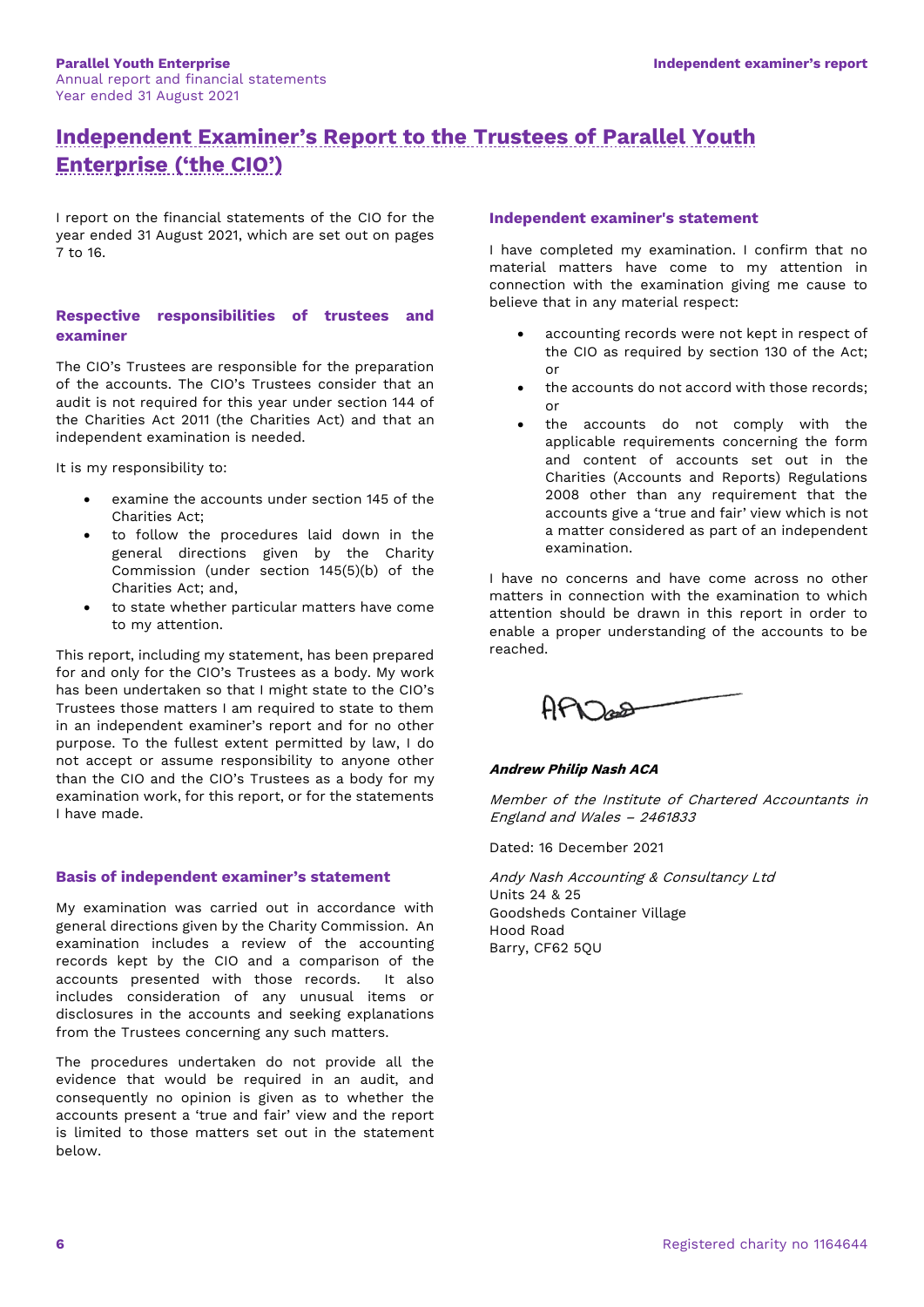# **Statement of Financial Activities**

**For the year ended 31 August 2021**

|                                                 | <b>Notes</b> | <b>Unrestricted</b><br><b>Funds</b><br><b>Year ended</b><br>31 Aug 2021<br>£ | <b>Restricted</b><br><b>Funds</b><br><b>Year ended</b><br>31 Aug 2021<br>£ | <b>Total</b><br><b>Funds</b><br><b>Year ended</b><br>31 Aug 2021<br>£ | Total<br><b>Funds</b><br>Year ended<br>31 Aug 2020<br>£ |
|-------------------------------------------------|--------------|------------------------------------------------------------------------------|----------------------------------------------------------------------------|-----------------------------------------------------------------------|---------------------------------------------------------|
| <b>Income from:</b>                             |              |                                                                              |                                                                            |                                                                       |                                                         |
| Donations and legacies<br>Charitable activities | 3<br>4       | 10,834<br>20,560                                                             | 105,350                                                                    | 116,184<br>20,560                                                     | 24,425<br>6,970                                         |
| <b>Total income</b>                             |              | 31,394                                                                       | 105,350                                                                    | 136,744                                                               | 31,395                                                  |
| <b>Expenditure on:</b>                          |              |                                                                              |                                                                            |                                                                       |                                                         |
| Raising funds                                   | 5 & 6        | 3,742                                                                        |                                                                            | 3,742                                                                 | 3,541                                                   |
| Charitable activities:                          |              |                                                                              |                                                                            |                                                                       |                                                         |
| Summer Camps                                    | 5 & 7        |                                                                              | 87,110                                                                     | 87,110                                                                | 86,620                                                  |
| <b>Total expenditure</b>                        |              | 3,742                                                                        | 87,110                                                                     | 90,852                                                                | 90,161                                                  |
| Net income/(expenditure) for the year           |              | 27,652                                                                       | 18,240                                                                     | 45,892                                                                | (58, 766)                                               |
| <b>Reconciliation of funds:</b>                 |              |                                                                              |                                                                            |                                                                       |                                                         |
| Total funds brought forward                     | 10 & 11      | 20,483                                                                       | 56                                                                         | 20,539                                                                | 79,305                                                  |
| <b>Total funds carried forward</b>              | 10 & 11      | 48,135                                                                       | 18,296                                                                     | 66,431                                                                | 20,539                                                  |

The notes on pages 9 to 16 form part of the financial statements.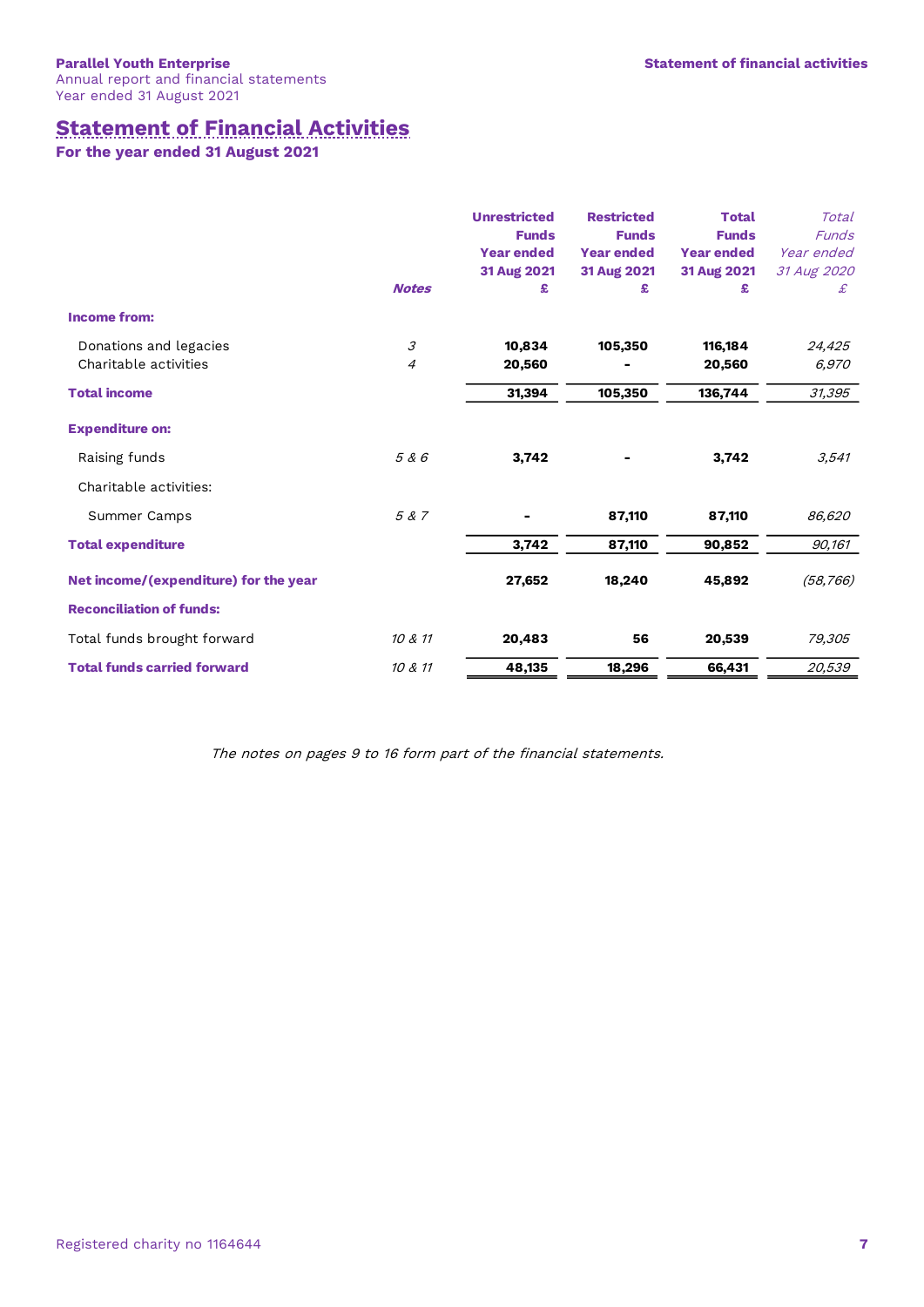# **Balance Sheet As at 31 August 2021**

|                                                          |              |          | <b>Total</b><br><b>Funds</b><br>31 Aug 2021 |         | Total<br>Funds<br>31 Aug 2020 |
|----------------------------------------------------------|--------------|----------|---------------------------------------------|---------|-------------------------------|
|                                                          | <b>Notes</b> |          | £                                           |         | £                             |
| <b>Current assets:</b>                                   |              |          |                                             |         |                               |
| Debtors                                                  | 8            | 26,390   |                                             | 4,425   |                               |
| Cash at bank and in hand                                 |              | 41,481   |                                             | 23,117  |                               |
|                                                          |              | 67,871   |                                             | 27,542  |                               |
| <b>Creditors:</b> amounts falling due<br>within one year | 9            | (1, 440) |                                             | (7,003) |                               |
| <b>Net current assets</b>                                |              |          | 66,431                                      |         | 20,539                        |
| <b>Net assets</b>                                        |              |          | 66,431                                      |         | 20,539                        |
| <b>Funds of the charity:</b>                             |              |          |                                             |         |                               |
| Restricted funds                                         | 10 & 11      |          | 18,296                                      |         | 56                            |
| Unrestricted funds:                                      |              |          |                                             |         |                               |
| General funds                                            | 10 & 11      | 48,135   |                                             | 20,483  |                               |
|                                                          |              |          | 48,135                                      |         | 20,483                        |
| <b>Total charity funds</b>                               |              |          | 66,431                                      |         | 20,539                        |

The notes on pages 9 to 16 form part of the financial statements.

These financial statements were approved and authorised for issue by the Board of Trustees on 19 November 2021 and signed on their behalf by:

troon

Pastor Lorraine Jones

**Chair of the Board of Trustees**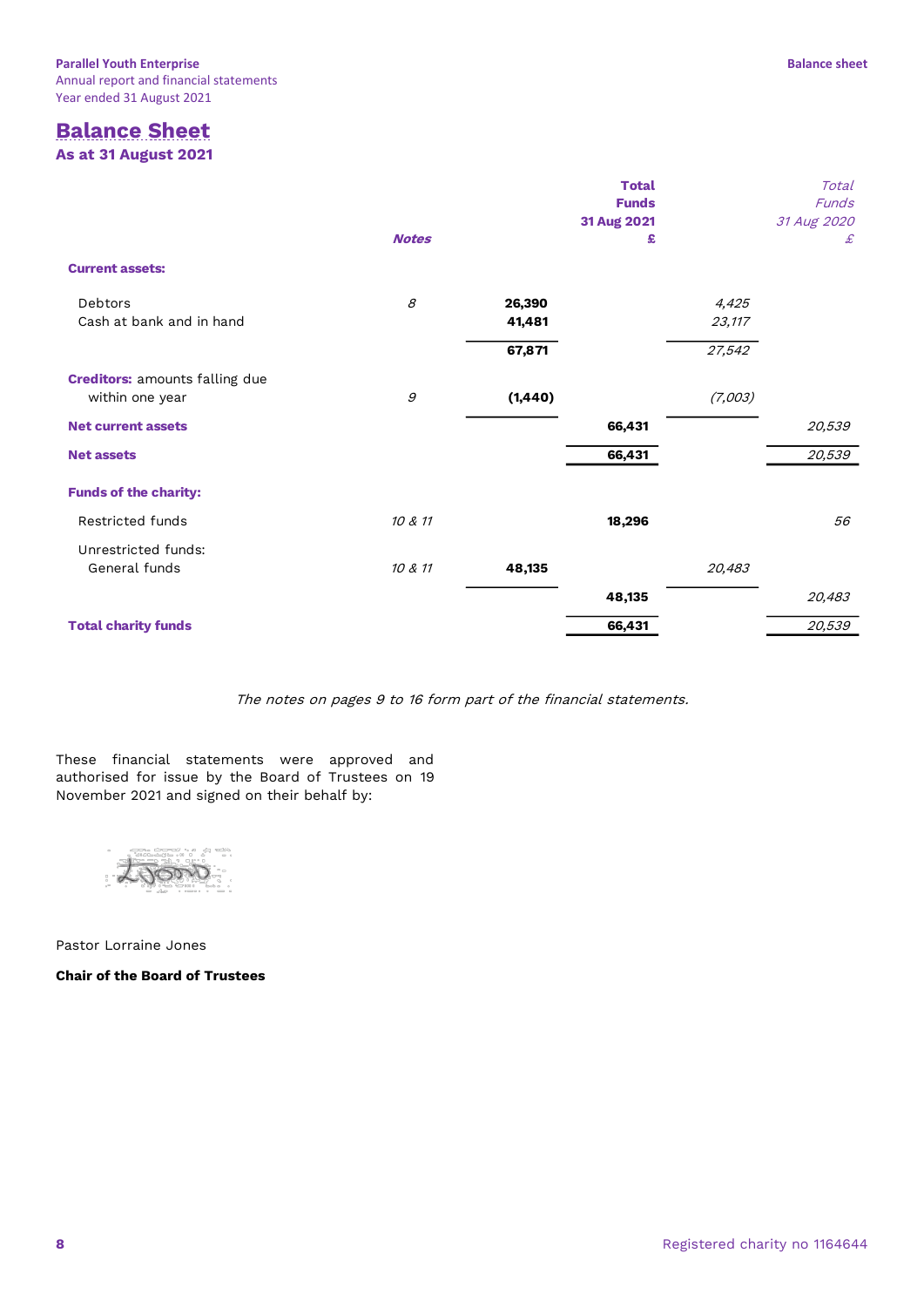# **Notes to the Financial Statements**

# **1. Accounting policies**

#### **Basis of preparation of the financial statements**

The financial statements have been prepared in accordance with 'Charities SORP (FRS 102) - Accounting and Reporting by Charities: Statement of Recommended Practice applicable to charities preparing their accounts in accordance with the Financial Reporting Standard applicable in the UK and Republic of Ireland (FRS 102) second edition (effective 1 January 2019)', the Financial Reporting Standard applicable in the UK and Republic of Ireland (FRS 102) and the Charities Act 2011.

The effect of any event relating to the period ended 31 August 2021, which occurred before the date of approval of the financial statements by the Board of Trustees has been included in the financial statements to the extent required to show a true and fair view of the state of affairs at 31 August 2021 and the results for the year ended on that date.

Under the exemption available to smaller charities the Board of Trustees has chosen not to include a Statement of Cash Flows within the financial statements.

The functional currency of the Charity is sterling and amounts in the financial statements are rounded to the nearest pound.

#### **Going concern**

The financial statements have been prepared on the going concern basis as the Board of Trustees is confident that future reserves and future income is more than sufficient to meet current commitments. There are no material uncertainties that impact this assessment, and the ongoing COVID-19 global pandemic has had no material impact on this assessment.

#### **Legal status**

Parallel Youth Enterprise is a Charitable Incorporated Organisation registered in England & Wales, and meets the definition of a public benefit entity under FRS 102. In the event of the Charity being wound up, the members have no liability with respect to outstanding liabilities. The registered address is Kingswood, Kings Chase, Crowborough, East Sussex, TN6 1RQ.

#### **Fund accounting**

General funds are unrestricted funds which are available for use at the discretion of the Trustees in furtherance of the general objectives of the Charity and which have not been designated for other purposes.

Restricted funds are funds that are to be used in accordance with specific restrictions imposed by donors or that have been raised by the Charity for particular purposes. The cost of raising and administering such funds are charged against the specific fund. The aim and use of each restricted fund is set out in note 10 of the financial statements.

#### **Income**

Income is recognised when the Charity has entitlement to the funds, any performance indicators attached to the item(s) of income have been met, it is probable that the income will be received, and the amount can be measured reliably.

Donations are recognised in full in the Statement of Financial Activities when entitled, receipt is probable and when the amount can be quantified with reasonable accuracy. Gift aid receivable is included when claimable.

Grant income is credited to the Statement of Financial Activities when received or receivable whichever is earlier, unless the grant relates to a future period, in which case it is deferred.

Income from charitable activities is credited to the Statement of Financial Activities when received or receivable whichever is earlier, unless it relates to a specific future period or event, in which case it is deferred.

#### **Expenditure and irrecoverable VAT**

All expenditure is accounted for on an accruals basis and has been included under expense categories that aggregate all costs for allocation to activities.

Indirect costs, including governance costs, which cannot be directly attributed to activities, are allocated proportionate to total direct costs allocated to each project area, as outlined in note 4 of the financial statements.

Irrecoverable VAT is charged against the category of expenditure for which it was incurred.

#### **Tangible fixed assets and depreciation**

All assets costing more than £500 are capitalised.

Currently the Charity holds no assets above this limit.

### **Cash at bank and in hand**

Cash at bank and in hand includes cash in hand, deposits with banks and funds that are readily convertible into cash at, or close to, their carrying values, but are not held for investment purposes.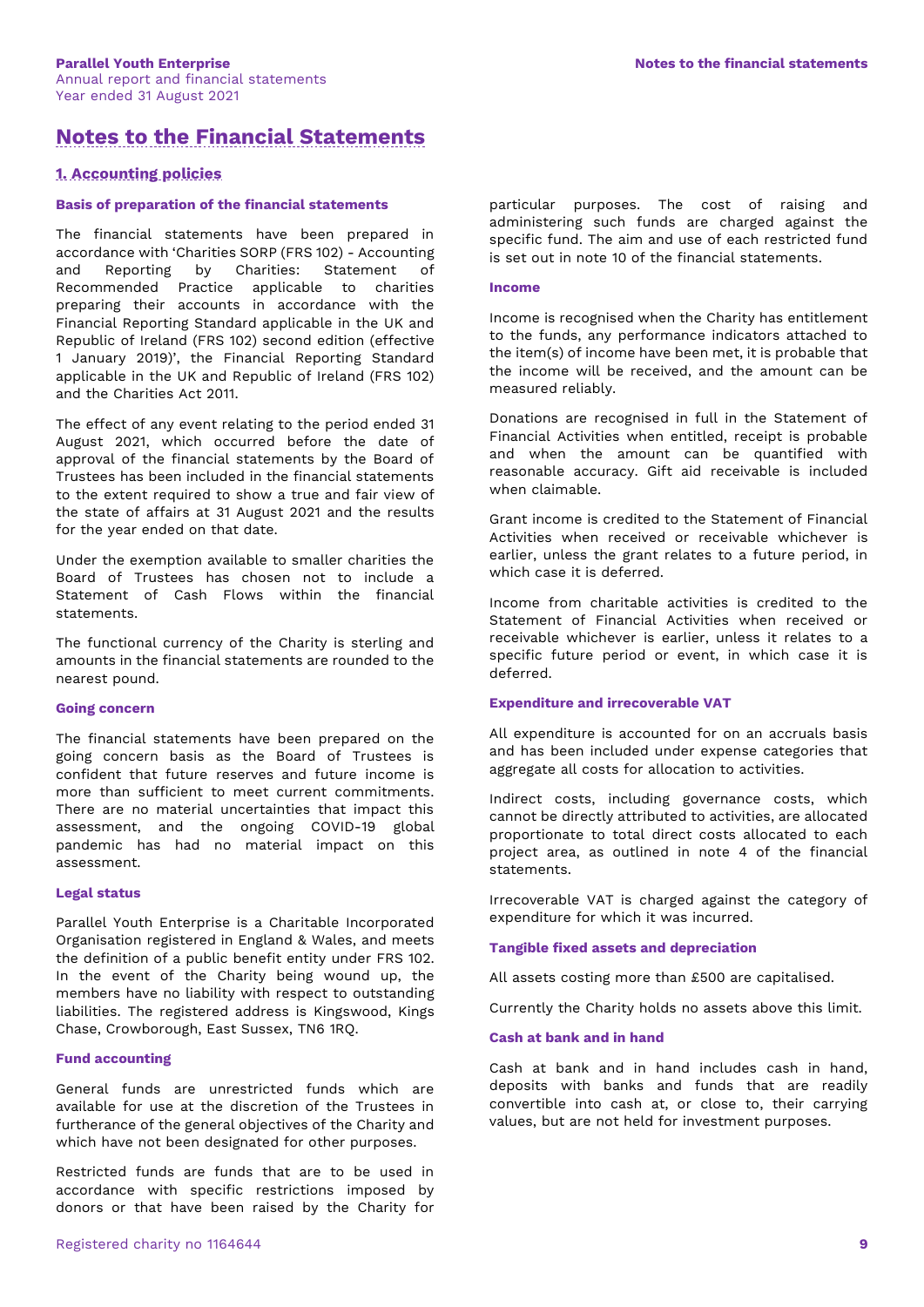# **1. Accounting policies (continued from previous page)**

#### **Debtors and prepayments**

Trade and other debtors are recognised at the settlement amount after any trade discount is applied. Prepayments are valued at the amount prepaid net of any trade discounts due.

#### **Creditors**

Creditors are recognised where the Charity has a present obligation resulting from a past event that will probably result in the transfer of funds to a third party, and the amount due to settle the obligation can be measured or estimated reliably.

#### **Critical estimates and judgements**

In preparing financial statements it is necessary to make certain judgements, estimates and assumptions

# **2. Comparative statement of financial activities**

that affect the amounts recognised in the financial statements. The capitalisation limit and subsequent depreciation policies for property, plant and equipment are sensitive to changes in useful economic lives and residual values of assets. These are reassessed annually. In the view of the Trustees in applying the accounting policies adopted, no judgements were required that have a significant effect on the amounts recognised in the financial statements nor do any estimates or assumptions made carry a significant risk of material adjustment in the next financial year.

# **Financial instruments**

Basic financial instruments are measured at amortised cost other than investments which are measured at fair value.

|                                       |                | Unrestricted<br><b>Funds</b> | Restricted<br><b>Funds</b> | Total<br>Funds |
|---------------------------------------|----------------|------------------------------|----------------------------|----------------|
|                                       |                | Year ended                   | Year ended                 | Year ended     |
|                                       |                | 31 Aug 2020                  | 31 Aug 2020                | 31 Aug 2020    |
|                                       | <b>Notes</b>   | £                            | £                          | £              |
| Income from:                          |                |                              |                            |                |
| Donations and legacies                | 3              |                              | 24,425                     | 24,425         |
| Charitable activities                 | $\overline{4}$ | 6,970                        |                            | 6,970          |
| Total income                          |                | 6,970                        | 24,425                     | 31,395         |
| Expenditure on:                       |                |                              |                            |                |
| Raising funds                         | 5 & 6          | 3,541                        |                            | 3,541          |
| Charitable activities:                |                |                              |                            |                |
| Summer Camps                          | 5 & 7          | 677                          | 85,943                     | 86,620         |
| Total expenditure                     |                | 4,218                        | 85,943                     | 90,161         |
| Net income/(expenditure) for the year |                | 2,752                        | (61, 518)                  | (58, 766)      |
| Reconciliation of funds:              |                |                              |                            |                |
| Total funds brought forward           | 10 & 11        | 17,731                       | 61,574                     | 79,305         |
| Total funds carried forward           | 10 & 11        | 20,483                       | 56                         | 20,539         |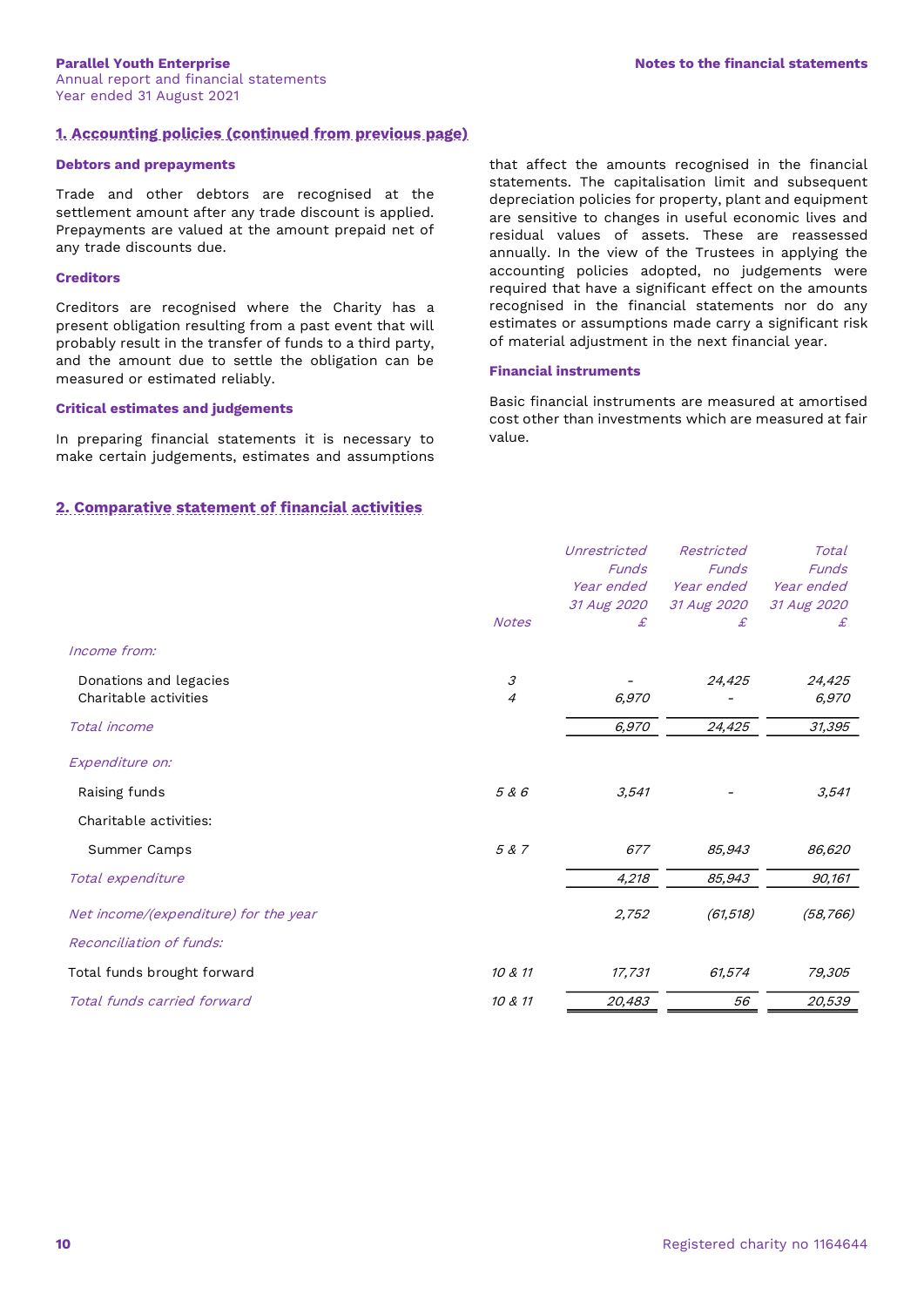# **3. Income from donations and legacies**

|              | <b>Unrestricted</b> | <b>Restricted</b> | <b>Total</b>      |
|--------------|---------------------|-------------------|-------------------|
|              | <b>Funds</b>        | <b>Funds</b>      | <b>Funds</b>      |
|              | <b>Year ended</b>   | <b>Year ended</b> | <b>Year ended</b> |
|              | 31 Aug 2021         | 31 Aug 2021       | 31 Aug 2021       |
|              | £                   | £                 | £                 |
| Grant income | 5,625               | 102,850           | 108,475           |
| Donations    | 5,209               | 2,500             | 7,709             |
|              | 10,834              | 105,350           | 116,184           |
|              | Unrestricted        | Restricted        | Total             |
|              | <b>Funds</b>        | <b>Funds</b>      | Funds             |
|              | Year ended          | <i>Year ended</i> | Year ended        |
|              | 31 Aug 2020         | 31 Aug 2020       | 31 Aug 2020       |
|              | £                   | £                 | £                 |
| Grant income |                     | 24,300            | 24,300            |
| Donations    |                     | 125               | 125               |
|              |                     | 24,425            | 24,425            |

# **4. Income from charitable activities**

|                        | <b>Unrestricted</b><br><b>Funds</b><br><b>Year ended</b><br>31 Aug 2021<br>£ | <b>Restricted</b><br><b>Funds</b><br><b>Year ended</b><br>31 Aug 2021<br>£ | <b>Total</b><br><b>Funds</b><br><b>Year ended</b><br>31 Aug 2021<br>£ |
|------------------------|------------------------------------------------------------------------------|----------------------------------------------------------------------------|-----------------------------------------------------------------------|
| Summer camp enrolments | 20,560                                                                       |                                                                            | 20,560                                                                |
|                        | 20,560                                                                       |                                                                            | 20,560                                                                |
|                        |                                                                              |                                                                            |                                                                       |
|                        | Unrestricted                                                                 | Restricted                                                                 | Total                                                                 |
|                        | <b>Funds</b>                                                                 | <b>Funds</b>                                                               | Funds                                                                 |
|                        |                                                                              | Year ended Year ended                                                      | Year ended                                                            |
|                        | 31 Aug 2020                                                                  | 31 Aug 2020                                                                | 31 Aug 2020                                                           |
|                        | £                                                                            | £                                                                          | £                                                                     |
| Summer camp enrolments | 6,970                                                                        |                                                                            | 6,970                                                                 |
|                        | 6,970                                                                        |                                                                            | 6,970                                                                 |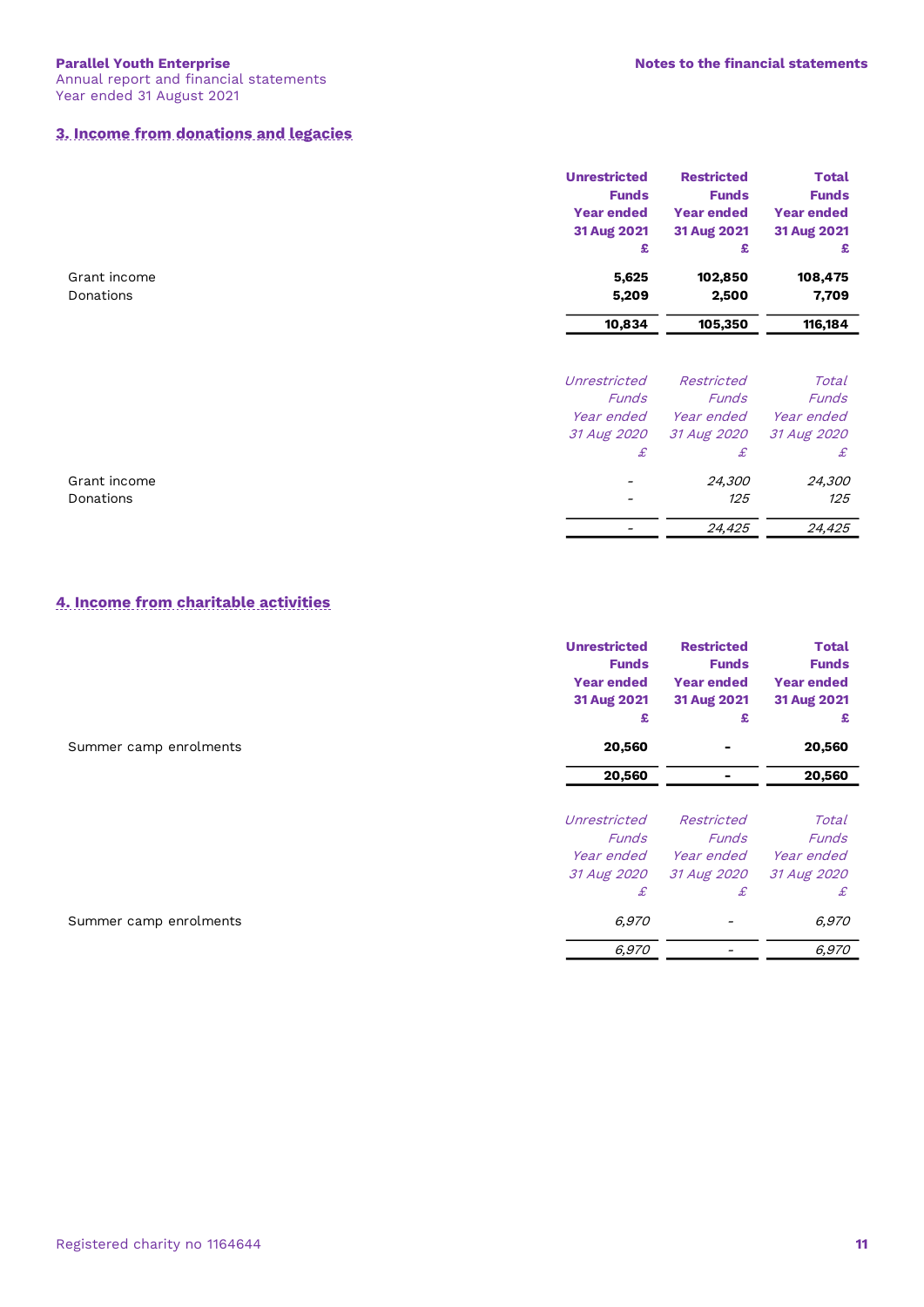# **5. Total expenditure**

|                        | <b>Direct</b>     | <b>Indirect</b>   | <b>Total</b>      |
|------------------------|-------------------|-------------------|-------------------|
|                        | costs             | costs             | <b>Funds</b>      |
|                        | <b>Year ended</b> | <b>Year ended</b> | <b>Year ended</b> |
|                        | 31 Aug 2021       | 31 Aug 2021       | 31 Aug 2021       |
|                        | £                 | £                 | £                 |
| Expenditure on:        |                   |                   |                   |
| Raising funds          | 3,307             | 435               | 3,742             |
| Charitable activities: |                   |                   |                   |
| Summer Camps           | 76,975            | 10,135            | 87,110            |
|                        | 80,282            | 10,570            | 90,852            |
|                        |                   |                   |                   |
|                        | Direct            | Indirect          | Total             |
|                        | costs             | costs             | Funds             |
|                        | Year ended        | Year ended        | Year ended        |
|                        | 31 Aug 2020       | 31 Aug 2020       | 31 Aug 2020       |
|                        | £                 | £                 | £                 |
| Expenditure on:        |                   |                   |                   |
| Raising funds          | 3,176             | 365               | 3,541             |
| Charitable activities: |                   |                   |                   |
| Summer Camps           | 77,701            | 8,919             | 86,620            |
|                        | 80,877            | 9,284             | 90,161            |

Indirect costs have been allocated based on the proportion of direct costs attributable to each activity.

An analysis of costs of raising funds split between restricted and unrestricted funds can be found in note 6.

Indirect costs includes the following costs:

An analysis of charitable activities split between restricted and unrestricted funds can be found in note 7.

|                         | <b>Total</b>      | Total        |
|-------------------------|-------------------|--------------|
|                         | <b>Funds</b>      | <b>Funds</b> |
|                         | <b>Year ended</b> | Year ended   |
|                         | 31 Aug 2021       | 31 Aug 2020  |
|                         | £                 | £            |
| Administration costs    | 9,130             | 7,844        |
| Governance costs:       |                   |              |
| Independent examination | 1,440             | 1,440        |
|                         | 10,570            | 9,284        |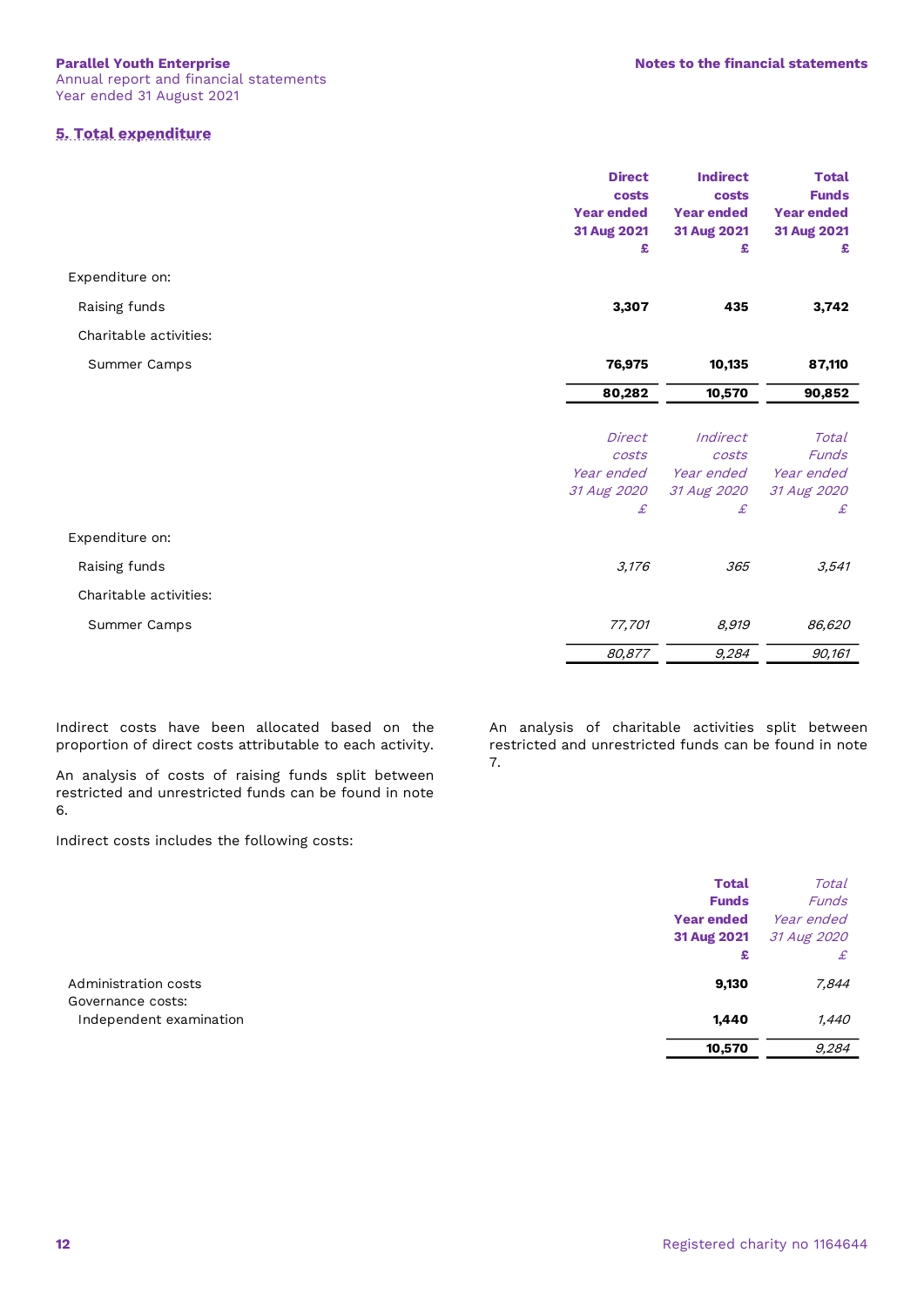# **6. Expenditure on raising funds**

|                | <b>Unrestricted</b> | <b>Restricted</b> | <b>Total</b>      |
|----------------|---------------------|-------------------|-------------------|
|                | <b>Funds</b>        | <b>Funds</b>      | <b>Funds</b>      |
|                | <b>Year ended</b>   | <b>Year ended</b> | <b>Year ended</b> |
|                | 31 Aug 2021         | 31 Aug 2021       | 31 Aug 2021       |
|                | £                   | £                 | £                 |
| Direct costs   | 3,307               |                   | 3,307             |
| Indirect costs | 435                 |                   | 435               |
|                | 3,742               |                   | 3,742             |
|                | Unrestricted        | Restricted        | Total             |
|                | <b>Funds</b>        | <b>Funds</b>      | <b>Funds</b>      |
|                | Year ended          | <i>Year ended</i> | Year ended        |
|                | 31 Aug 2020         | 31 Aug 2020       | 31 Aug 2020       |
|                | £                   | £                 | £                 |
| Direct costs   | 3,176               |                   | 3,176             |
| Indirect costs | 365                 | -                 | 365               |
|                | 3,541               |                   | 3,541             |

# **7. Expenditure on summer camps**

|                | <b>Unrestricted</b><br><b>Funds</b> | <b>Restricted</b><br><b>Funds</b> | <b>Total</b><br><b>Funds</b> |
|----------------|-------------------------------------|-----------------------------------|------------------------------|
|                | <b>Year ended</b>                   | <b>Year ended</b>                 | <b>Year ended</b>            |
|                | 31 Aug 2021                         | 31 Aug 2021                       | 31 Aug 2021                  |
|                | £                                   | £                                 | £                            |
| Direct costs   |                                     | 76,975                            | 76,975                       |
| Indirect costs |                                     | 10,135                            | 10,135                       |
|                |                                     | 87,110                            | 87,110                       |
|                | Unrestricted                        | Restricted                        | Total                        |
|                | <b>Funds</b>                        | <b>Funds</b>                      | <b>Funds</b>                 |
|                | Year ended                          | Year ended                        | Year ended                   |
|                | 31 Aug 2020                         | 31 Aug 2020                       | 31 Aug 2020                  |
|                | £                                   | £                                 | £                            |
| Direct costs   |                                     | 77,701                            | 77,701                       |
| Indirect costs | 677                                 | 8,242                             | 8,919                        |
|                | 677                                 | 85,943                            | 86,620                       |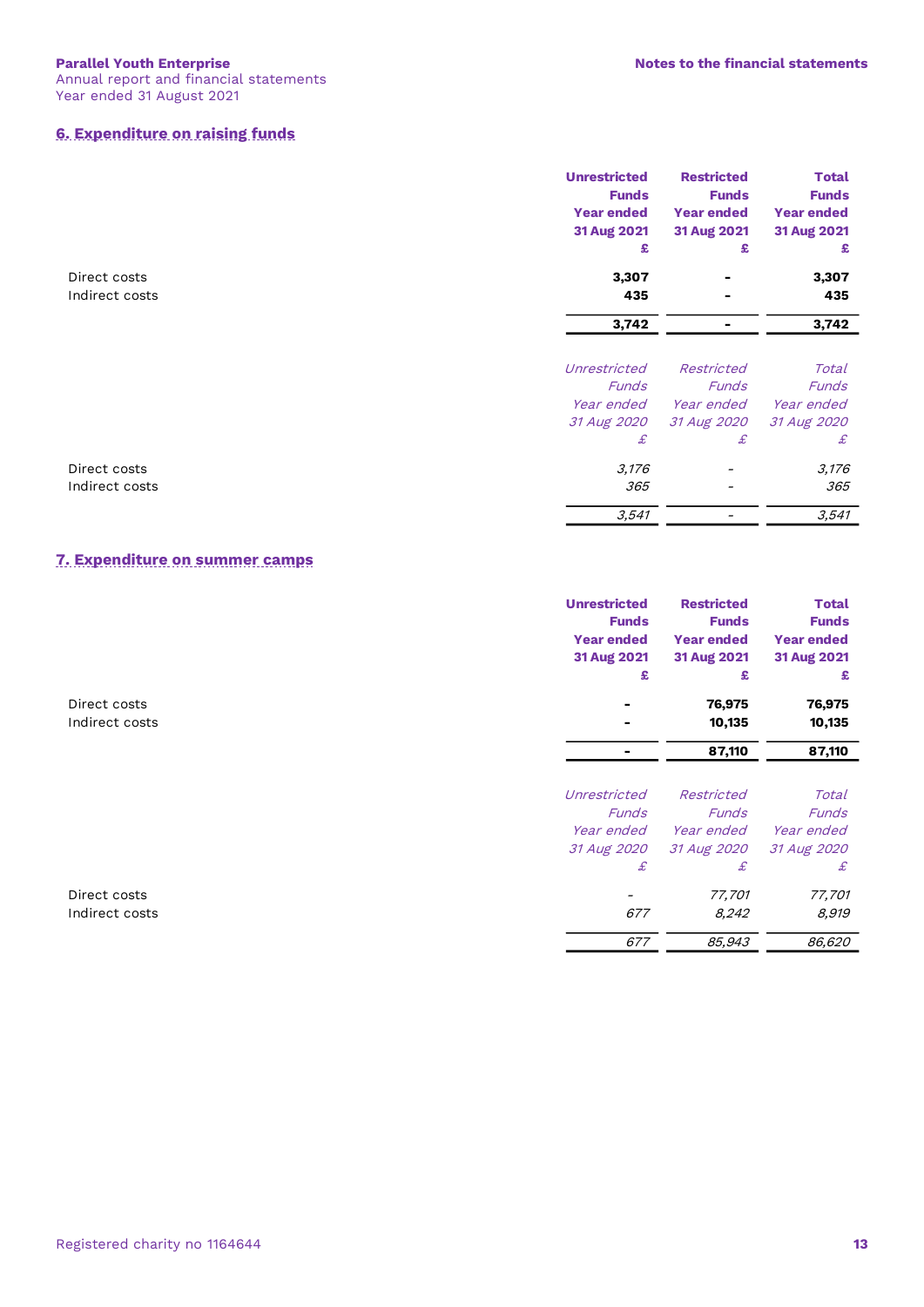# **8. Debtors**

|                                           | Total<br><b>Funds</b> | Total<br><b>Funds</b>   |
|-------------------------------------------|-----------------------|-------------------------|
|                                           |                       | 31 Aug 2021 31 Aug 2020 |
| Accrued grants and summer camp enrolments | 26,390                | 4,425                   |
|                                           | 26,390                | 4,425                   |

Accrued grant income and summer camp enrolments consist of various small amounts, totalling £22,550 (2020: £1,625) received in the next financial year relating to the summer camps held in August of the current financial year as well as grant income received in arrears for the August summer camps totalling £3,840 (2020: £2,800).

# **9. Creditors – amounts falling due within one year**

|                 | <b>Total</b><br><b>Funds</b><br>31 Aug 2021<br>£ | Total<br><b>Funds</b><br>31 Aug 2020<br>£ |
|-----------------|--------------------------------------------------|-------------------------------------------|
| Accruals        | 1,440                                            | 2,003                                     |
| Deferred income | $\blacksquare$                                   | 5,000                                     |
|                 | 1,440                                            | 7,003                                     |

Deferred income relates to £5,000 received in the prior financial year that was to be used to support the summer camps in August 2021.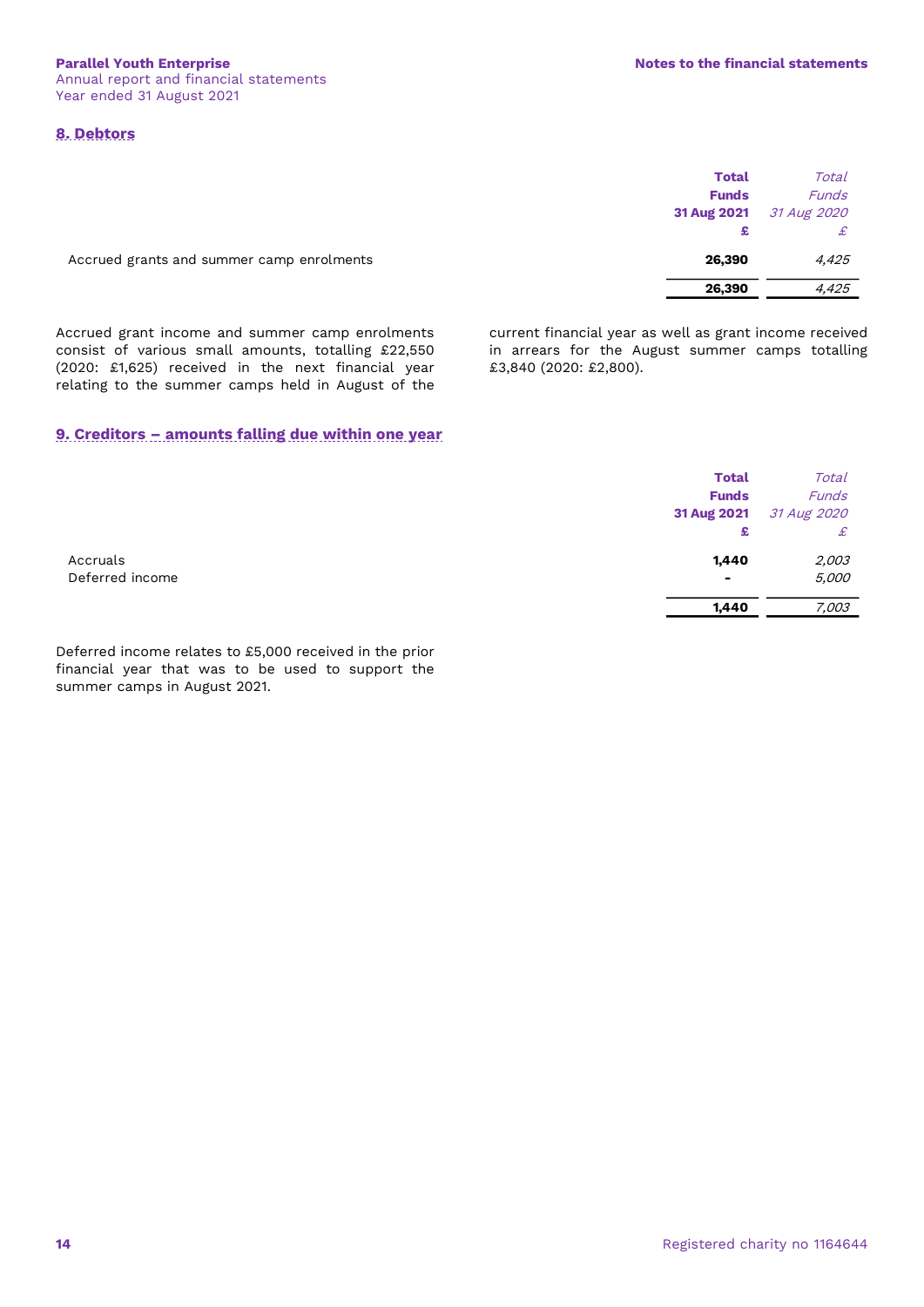# **10. Analysis of charity funds**

|                                                                                          | <b>Funds</b><br>brought<br>forward<br><b>Year ended</b><br>31 Aug 2021<br>£ | <b>Income</b><br>in the<br>period<br><b>Year ended</b><br>31 Aug 2021<br>£ | <b>Expenditure</b><br>in the<br>period<br><b>Year ended</b><br>31 Aug 2021<br>£ | <b>Transfers</b><br>between<br>funds<br><b>Year ended</b><br>31 Aug 2021<br>£ | <b>Funds</b><br>carried<br>forward<br><b>Year ended</b><br>31 Aug 2021<br>£ |
|------------------------------------------------------------------------------------------|-----------------------------------------------------------------------------|----------------------------------------------------------------------------|---------------------------------------------------------------------------------|-------------------------------------------------------------------------------|-----------------------------------------------------------------------------|
| Unrestricted funds                                                                       | 20,483                                                                      | 31,394                                                                     | (3,742)                                                                         |                                                                               | 48,135                                                                      |
| Restricted funds:                                                                        |                                                                             |                                                                            |                                                                                 |                                                                               |                                                                             |
| Lambeth Summer Camps<br>Lambeth Boxing Awards<br>Wandsworth Summer Camps<br>Summer Camps | 56                                                                          | 33,250<br>5,000<br>67,100                                                  | (33,250)<br>(5,000)<br>(48, 860)                                                |                                                                               | 56<br>18,240                                                                |
|                                                                                          | 56                                                                          | 105,350                                                                    | (87, 110)                                                                       |                                                                               | 18,296                                                                      |
|                                                                                          | 20,539                                                                      | 136,744                                                                    | (90, 852)                                                                       |                                                                               | 66,431                                                                      |

#### **Restricted funds – Lambeth Summer Camps**

This consists of a variety of grants and donations made to support the Lambeth Summer Camps held each year across the London Borough of Lambeth.

### **Restricted funds – Lambeth Boxing Award**

This consists of a variety of grants and donations made to support the Lambeth Boxing Awards - a non-contact community/police run boxing project located in Brixton.

#### **Restricted funds – Wandsworth Summer Camps**

This consists of a variety of grants and donations made to support the Wandsworth Summer Camps trialled in August 2019 and continued in 2019 across the London Borough of Wandsworth.

### **Restricted funds – Summer Camps**

This consists of a variety of grants and donations made to both summer camps.

|                         | <b>Funds</b>      | Income        | Expenditure | <b>Transfers</b>  | Funds       |
|-------------------------|-------------------|---------------|-------------|-------------------|-------------|
|                         | brought           | in the        | in the      | between           | carried     |
|                         | forward           | period        | period      | funds             | forward     |
|                         | <i>Year ended</i> | Year ended    | Year ended  | <i>Year ended</i> | Year ended  |
|                         | 31 Aug 2020       | 31 Aug 2020   | 31 Aug 2020 | 31 Aug 2020       | 31 Aug 2020 |
|                         | £                 | £             | £           | £                 | £           |
| Unrestricted funds      | 17,731            | 6,970         | (4,218)     |                   | 20,483      |
| Restricted funds:       |                   |               |             |                   |             |
| Lambeth Summer Camps    | 13,186            | 3,800         | (16, 986)   |                   |             |
| Lambeth Boxing Awards   | 56                |               |             |                   | 56          |
| Wandsworth Summer Camps |                   | 125           | (125)       |                   |             |
| Summer Camps            | 48,332            | <i>20,500</i> | (68,832)    |                   |             |
|                         | 61,574            | 24,425        | (85, 943)   |                   | 56          |
|                         | 79,305            | 31,395        | (90, 161)   |                   | 20,539      |